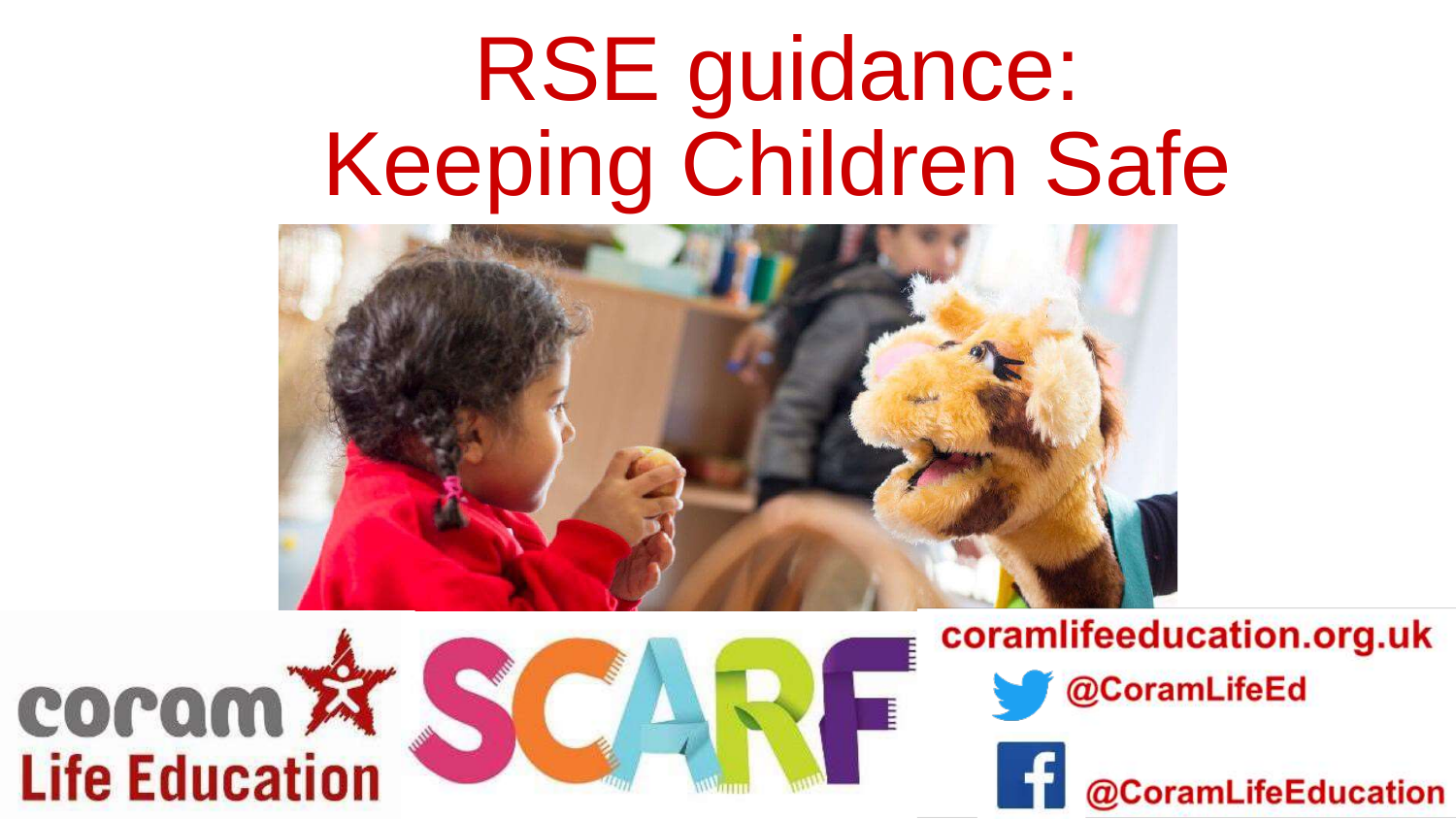

#### **Who are we?**

Coram Life Education is the leading UK provider of relationships, health, wellbeing, and drugs education.

Trained Educators use evidence-based, interactive, engaging methods and resources to provide memorable learning experiences for 1 in 10 children in the UK.

#### **What children experience**

memorable. Children meet Harold, our giraffe puppet mascot ('Healthy Harold'). They Children's experience of Coram Life Education's sessions is fun, engaging and have discussions and watch short films about healthy eating, legal and illegal drugs and their effects, the body and how it works, and friendships and their influence. They begin to understand the impact of their choices and behaviours on every aspect of their health and wellbeing – and learn the skills and information needed to make positive, informed health choices.

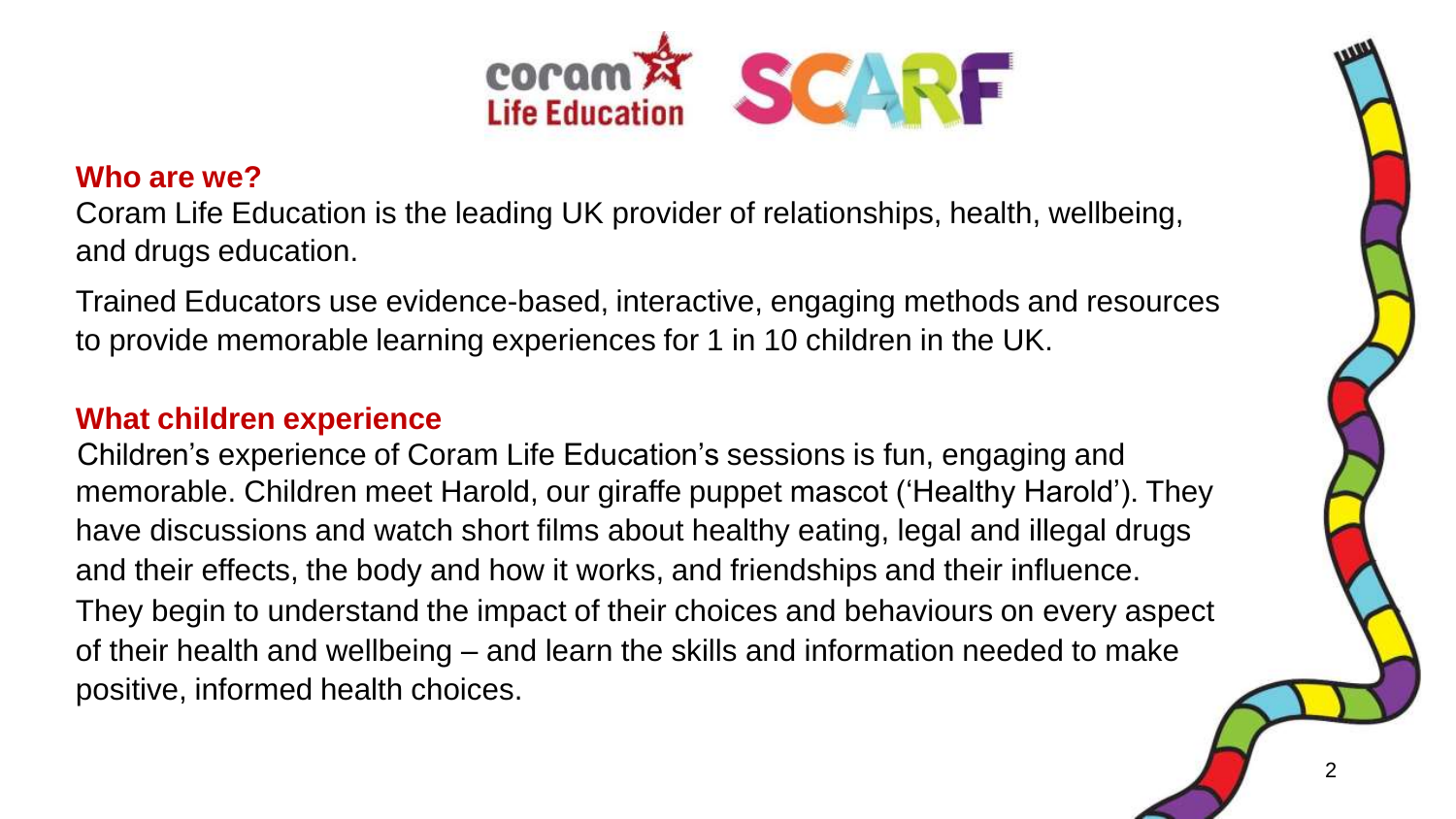

### **SCARF**

Alongside our Life Space or classroom visits, our online resource, SCARF, provides a curriculum and a whole-school framework for building the essential life skills to support physical and emotional wellbeing – crucial for children to achieve their best, academically and socially.

atotutery Delet Meeting all DfE requirements for statutory Relationships, Sex and Health Education (RSHE), SCARF is a complete curriculum consisting of over 350 lesson plans and related assessment that gives teachers the skills and tools to teach a comprehensive RSHE, PSHE and Wellbeing programme throughout the primary years.

3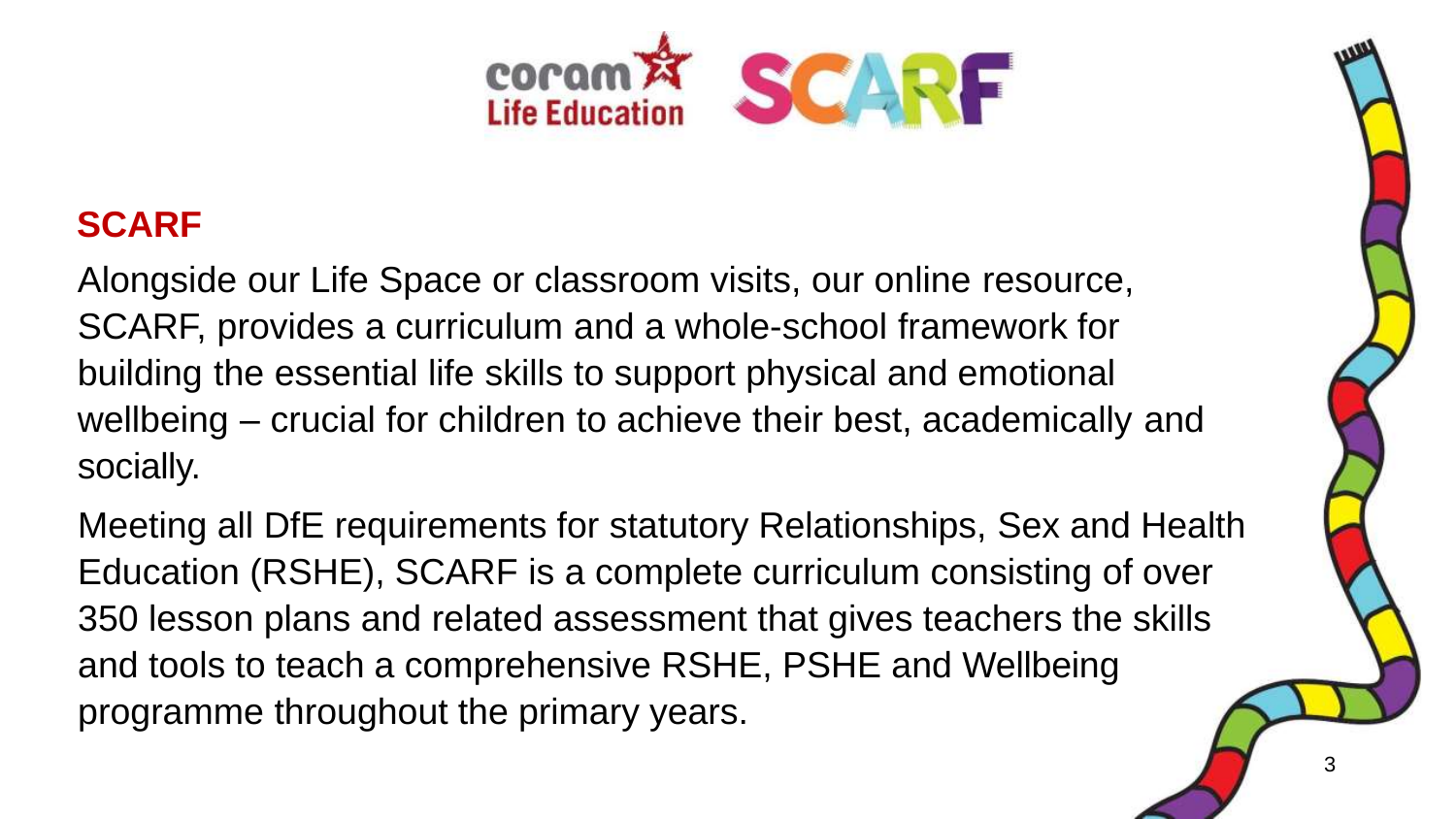### **what will my child learn in SCA Life Education SCARF lessons?**



For each year group, there are six suggested themed units which provide a complete PSHE and wellbeing curriculum. They are:

#### **Me and My Relationships**

Explores feelings and emotions, develops skills to manage conflict, helps identify our special people and equips children to recognise the qualities of healthy friendships and how to manage them.

#### **Valuing Difference**

Includes a strong focus on British Values, supports children to develop respectful relationships with others, recognise bullying and know their responsibilities as a bystander. Younger children will also be thinking about how listening skills can help us and older children we'll be thinking about the importance of being kind and safe online.

#### **Keeping Myself Safe**

Covers a number of safety aspects from statutory Relationships Education including being able to identify trusted adults in their lives, what to do when faced with a dilemma and recognising appropriate and inappropriate touch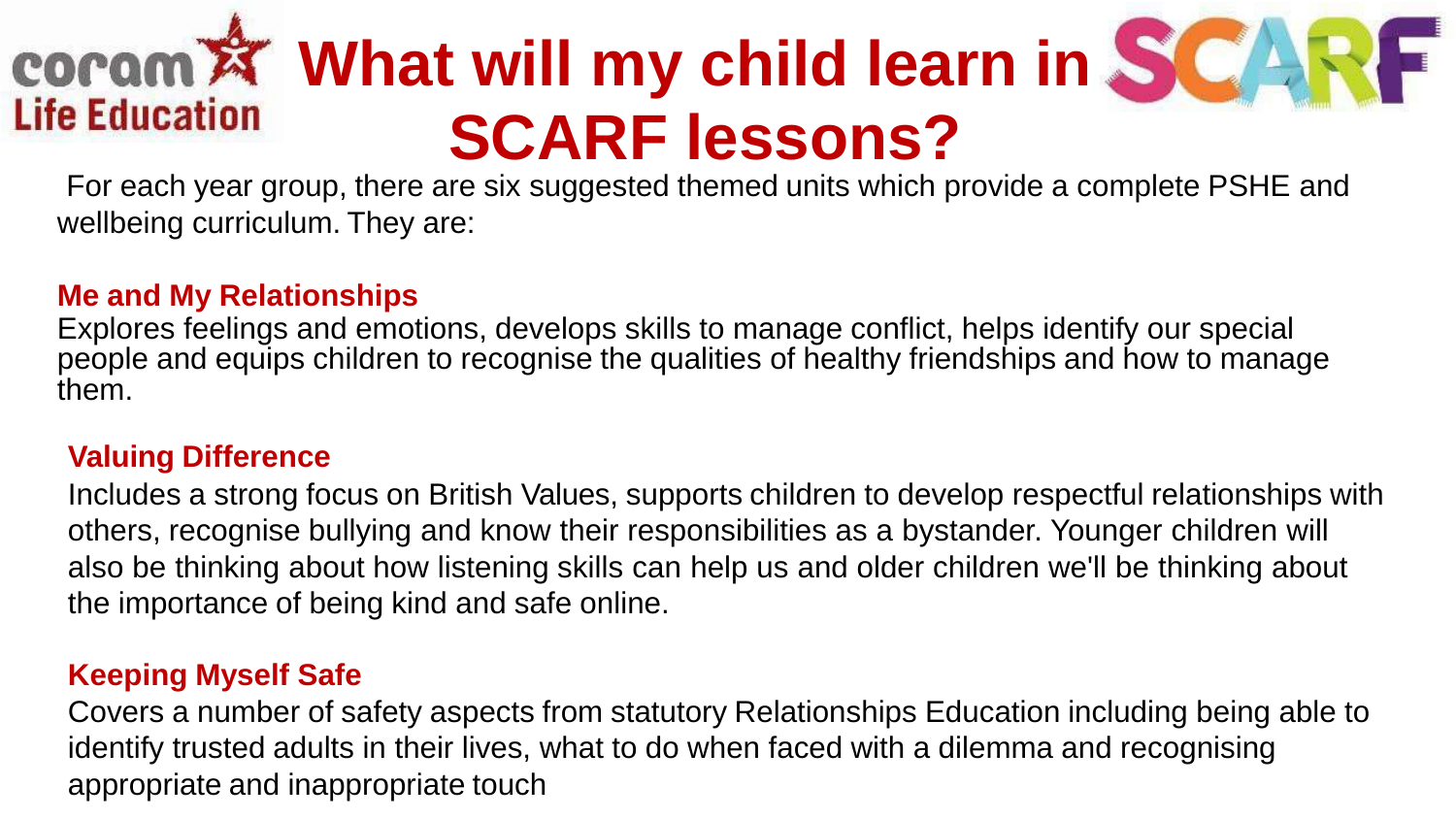



#### **Rights and Responsibilities**

Explores broader topics including looking after the environment, economic education and the changing rights and responsibilities children have as they grow older.

#### **Being My Best**

Includes a focus on keeping physically healthy, developing a growth mindset to facilitate resiliency, setting goals and ways to achieve them.

#### **Growing and Changing**

Has age-appropriate plans to cover the physical and emotional changes that happen as children as they grow older, including changes at puberty and how to approach this with confidence.Age-appropriate lessons on relationships and sex education are also included.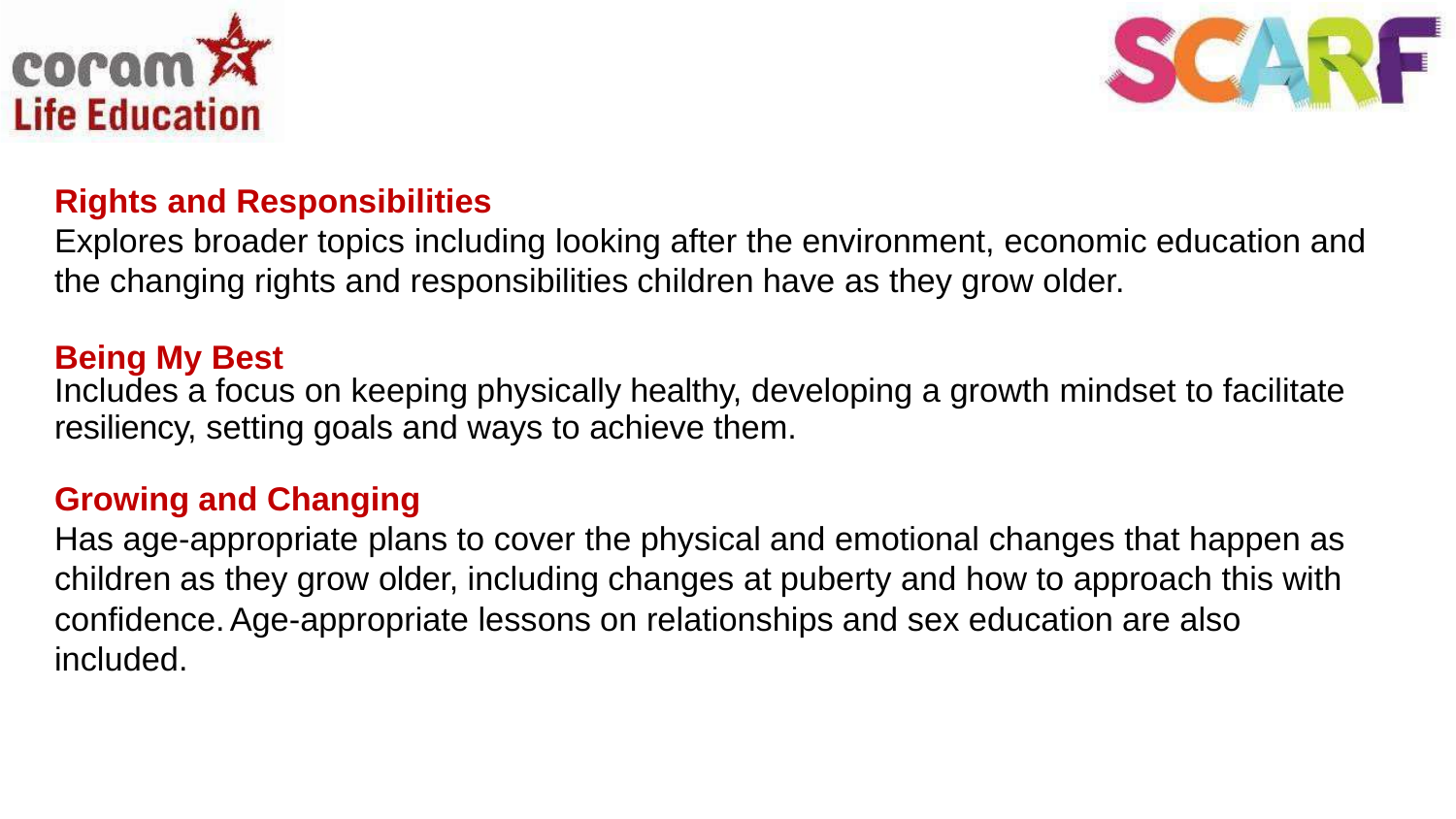

# **Relationships & Sex Education**



Relationships Education in primary schools should teach the fundamental building blocks and characteristics of positive relationships, with particular reference to friendships, family relationships, and relationships with other peers and adults.

At Parrett and Axe we believe that children should learn about relationships as well as the emotional, social and physical aspects of growing up, human sexuality and sexual health in an age-appropriate way, the majority of which is covered in Health Education and National Curriculum Science. Therefore we often refer to this subject as RSE: Relationships and Sex Education.

Our Relationships and Sex Education resources help children and young people to be safe, healthy and happy, both as they grow, and in their future lives. These lessons help to meet safeguarding, and emotional wellbeing requirements, as well as ensuring that schools cover the requirements of the DfE RSHE guidance.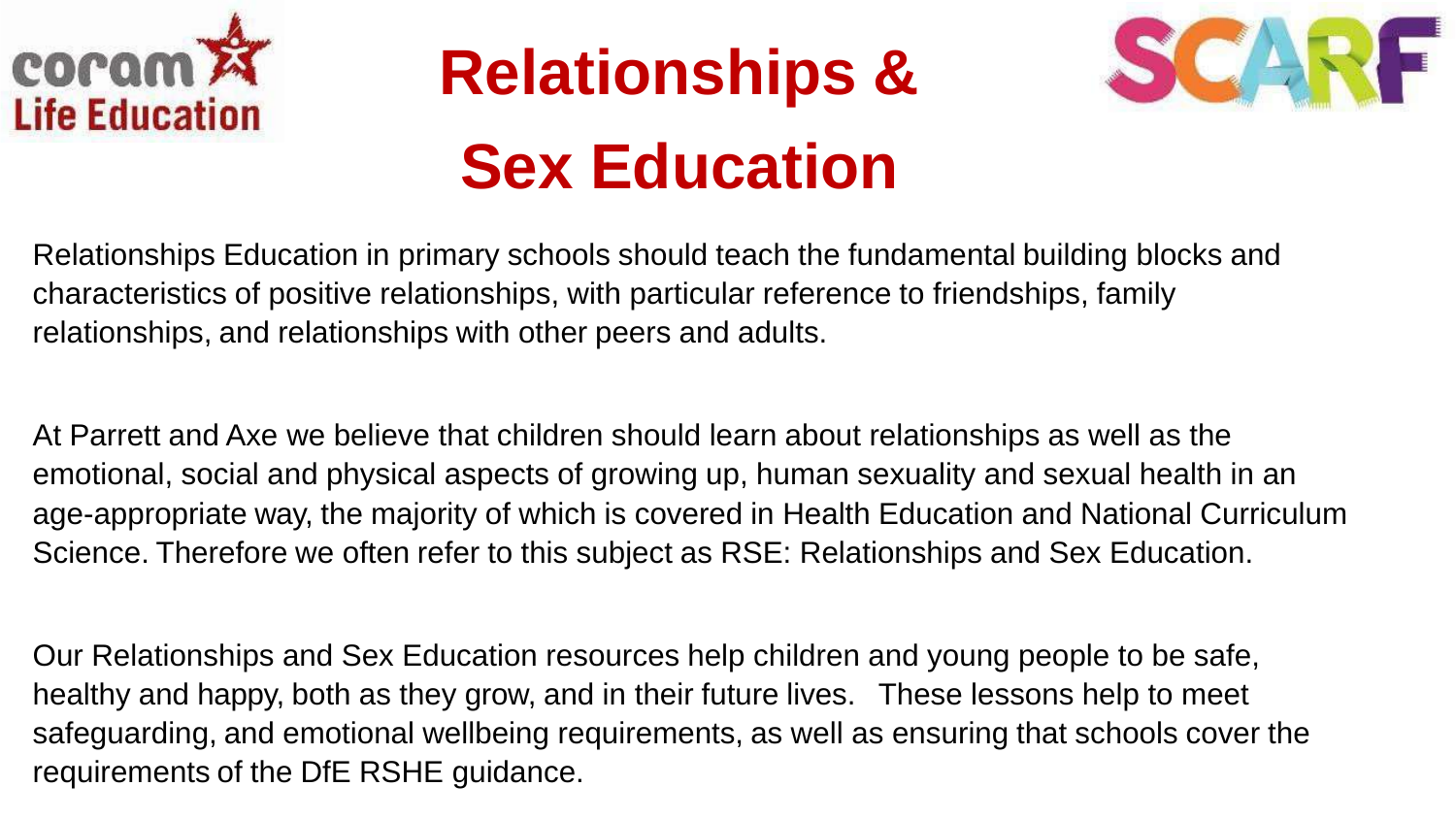

# Reception Class content

- Seasons and change
- Life stages in plants, animals and humans
- Where do babies come from?
- Getting bigger
- Me and my body
- Looking after my special people
- Looking after my friends

### **Sample Learning Activities**

- Role play how you can help your special people at home
- Read a book together about getting bigger
- Using the pairs cards, match up the baby animal with its adult equivalent
- Invite a midwife in to talk about her job
- Draw pictures of a friend. At the bottom of the picture write how they look after that friend or how their friend looks after them.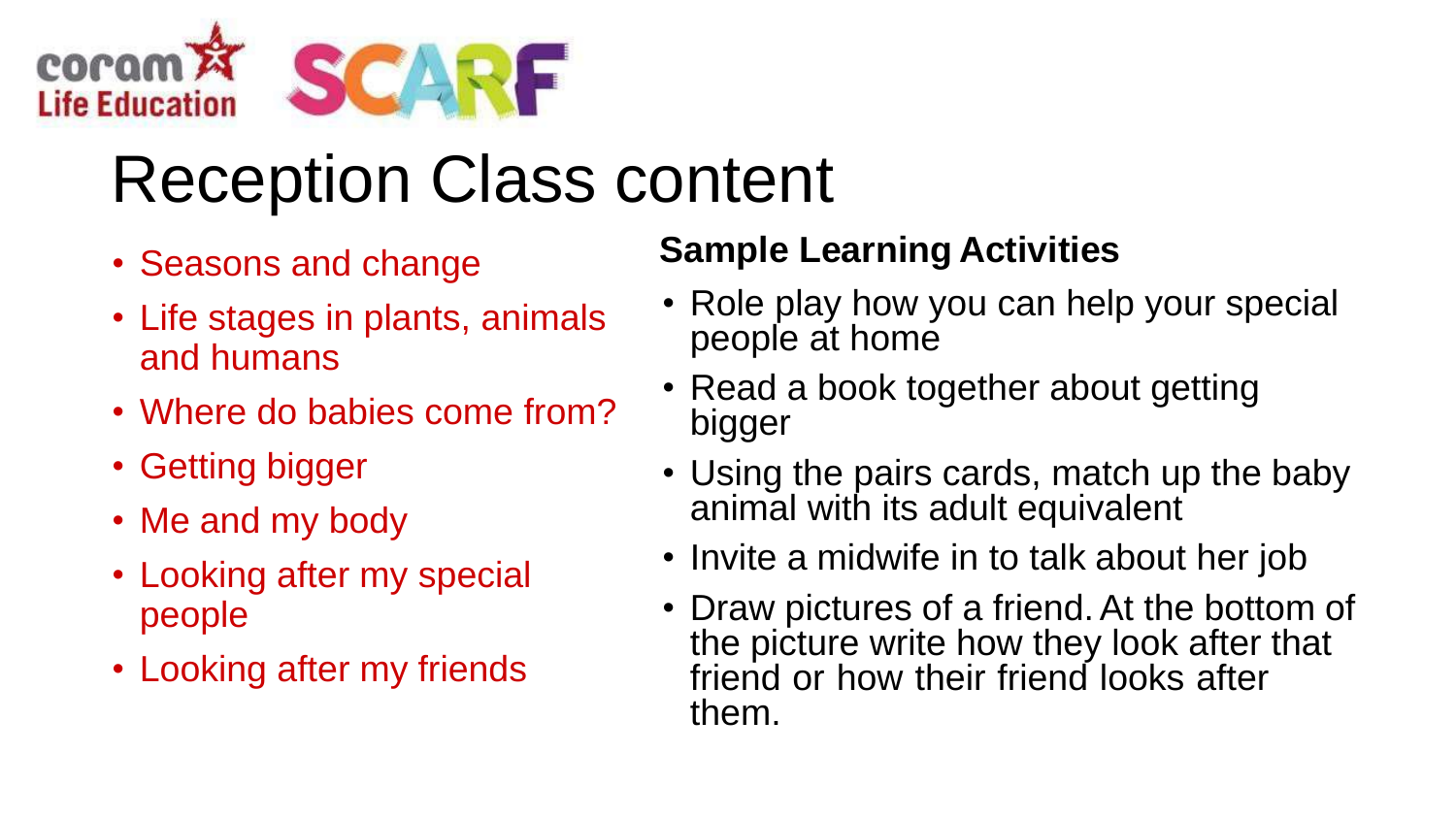

## Year 1 content

#### **Extending learning from Reception New content includes:**

- Our special people
- Caring behaviour
- Respecting others
- Safe touch
- Unsafe secrets
- Friendship
- Communication
- Bullying
- Boundaries
- Privacy including naming the genitals
- Feelings

- Recognise and name some of the qualities that make a person special to them
- Identify simple qualities of friendship
- Identify things they could do as a baby, a toddler and can do now
- Explain the difference between appropriate and inappropriate touch
- Identify who they can talk to if they feel uncomfortable about any secret they are told, or told to keep
- Identify parts of the body that are private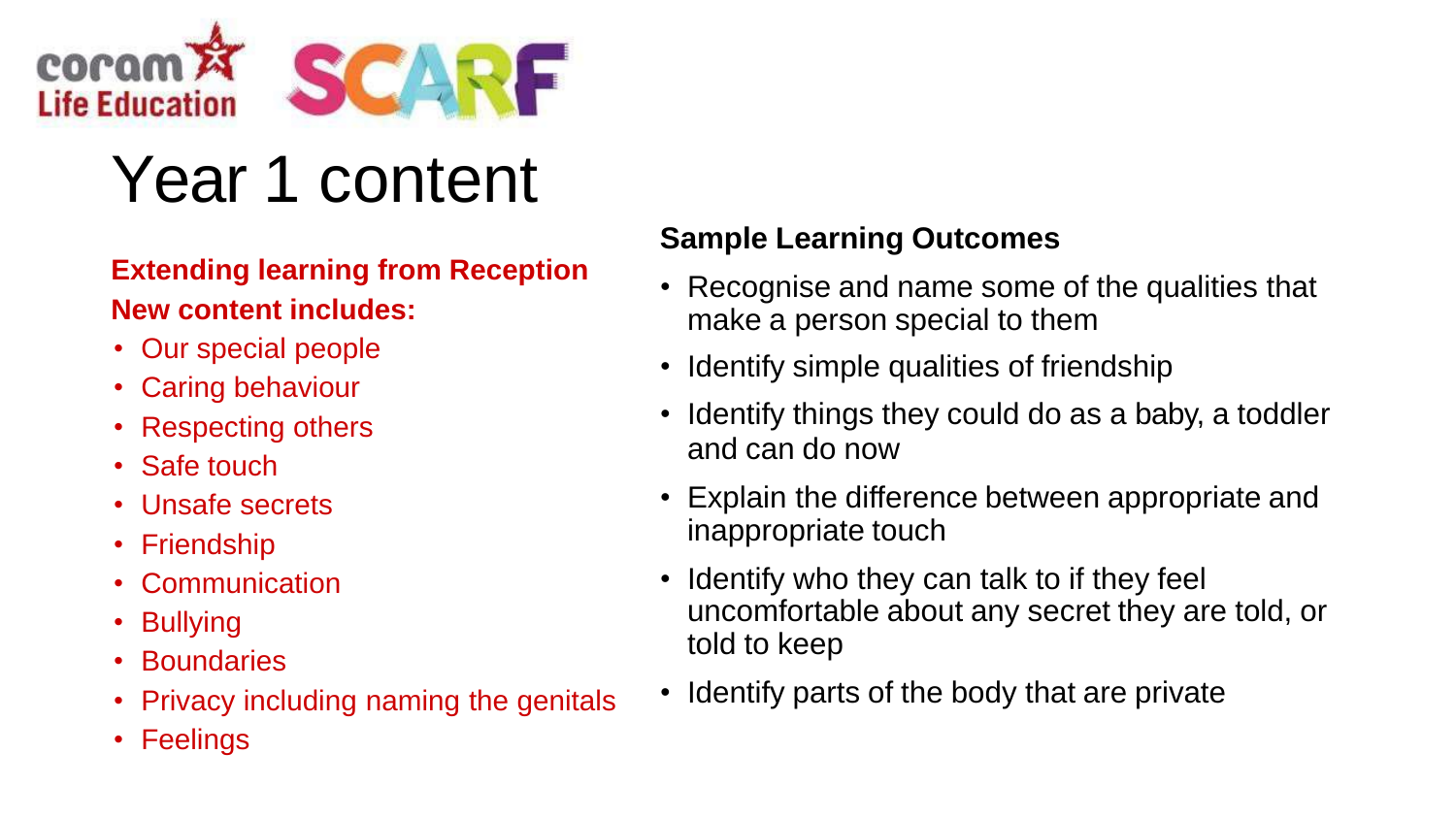

### Year 2 content

### **Extending learning in Year 1**

#### **New content to include:**

- How my behaviour (positive or negative) affects others
- Becoming more independent
- Keeping themselves and others safe
- Growing from young to old and how people's needs change

- Identify some of the ways that good friends care for each other
- Know and use words and phrases that show respect for other people
- Explain where someone could get help if they were being upset by someone else's behaviour
- Identify situations in which they would need to say 'Yes', 'No', 'I'll ask', or 'I'll tell', in relation to keeping themselves and others safe.
- Identify the types of touch they like and do not like
- Explain that our genitals help us make babies when we are older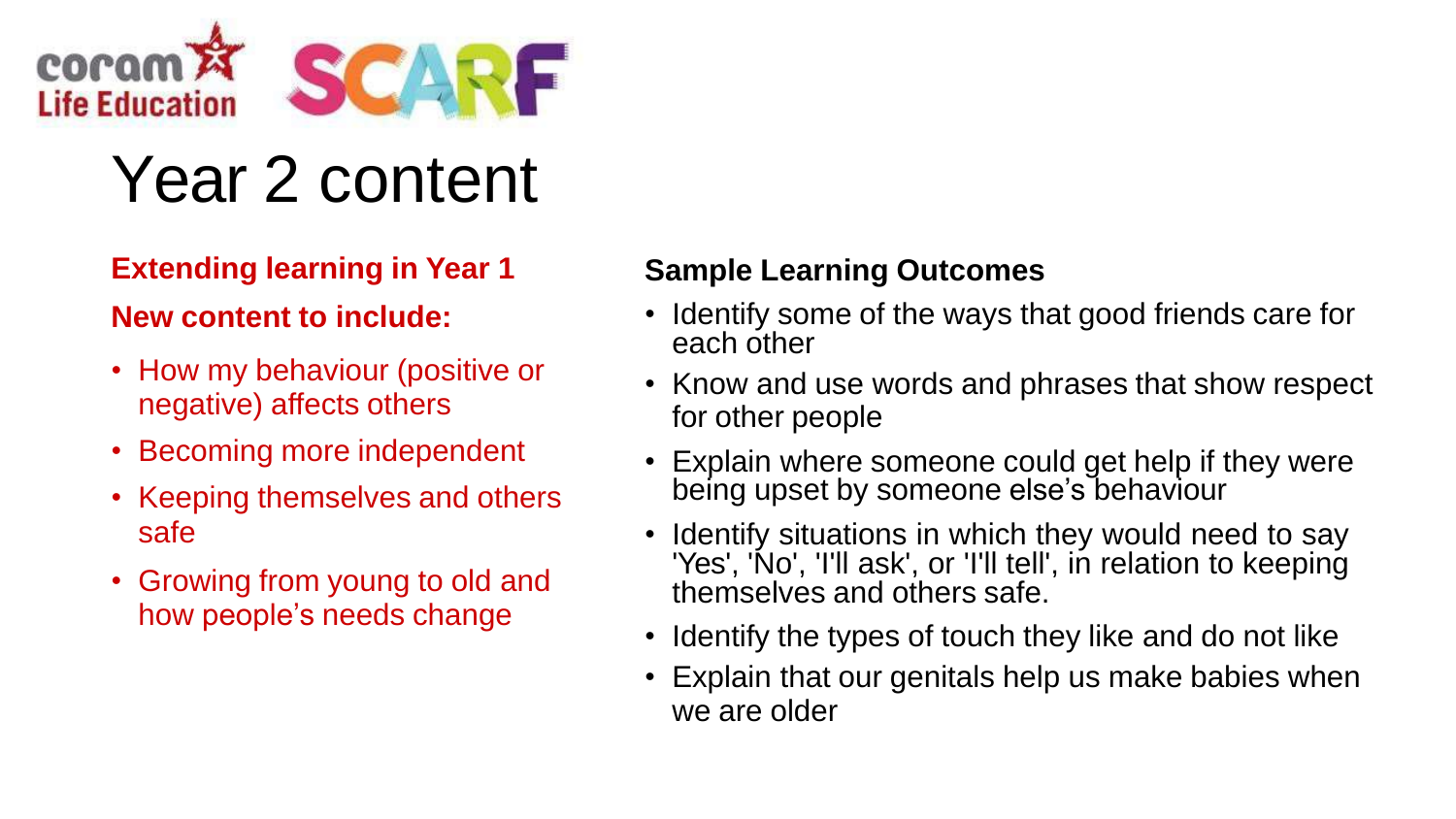

# Year 3 content

#### **Extending learning in Year 2 New content to include:**

- Change including bereavement
- Images in the media
- Protecting personal information online
- Different types of relationships
- Healthy and unhealthy relationships (friendships),
- Discrimination and its consequences
- Understanding risk
- Making informed choices
- Resisting pressure
- Menstruation

- Explain some of the feelings someone might have when they lose something important to them
- Recognise and describe appropriate behaviour online as well as offline
- Identify when it is appropriate or inappropriate to allow someone into their body space
- Recognise who they have positive healthy relationships with
- Recognise that repeated name calling is a form of bullying
- Understand that for girls, periods are a normal part of puberty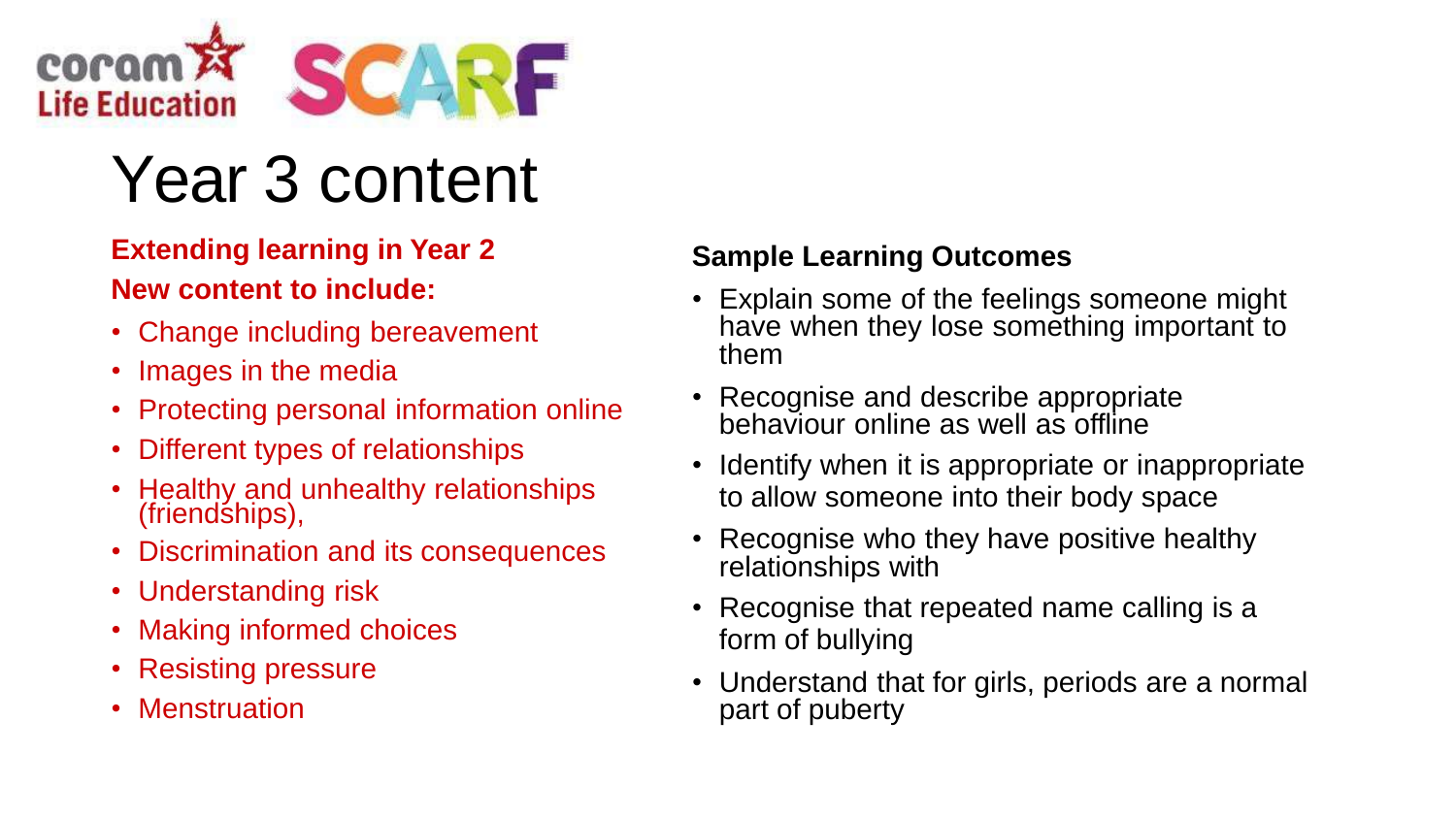

### Year 4 content

**Extending learning in Year 3 New content to include:**

- Body changes in puberty
- Conflicting emotions
- Good and not so good feelings
- Marriage and other relationships
- Consequences of our actions
- Recognise and challenge **stereotypes**
- Pressures to behave in an unacceptable, unhealthy or risky way

- Understand and explain why puberty happens
- Suggest reasons why young people sometimes fall out with their parents
- Discuss the reasons why a person would want to be married, or live together, or have a civil ceremony
- Define what is meant by 'being responsible'
- Understand and identify stereotypes, including those promoted in the media
- Understand that we can be influenced both positively and negatively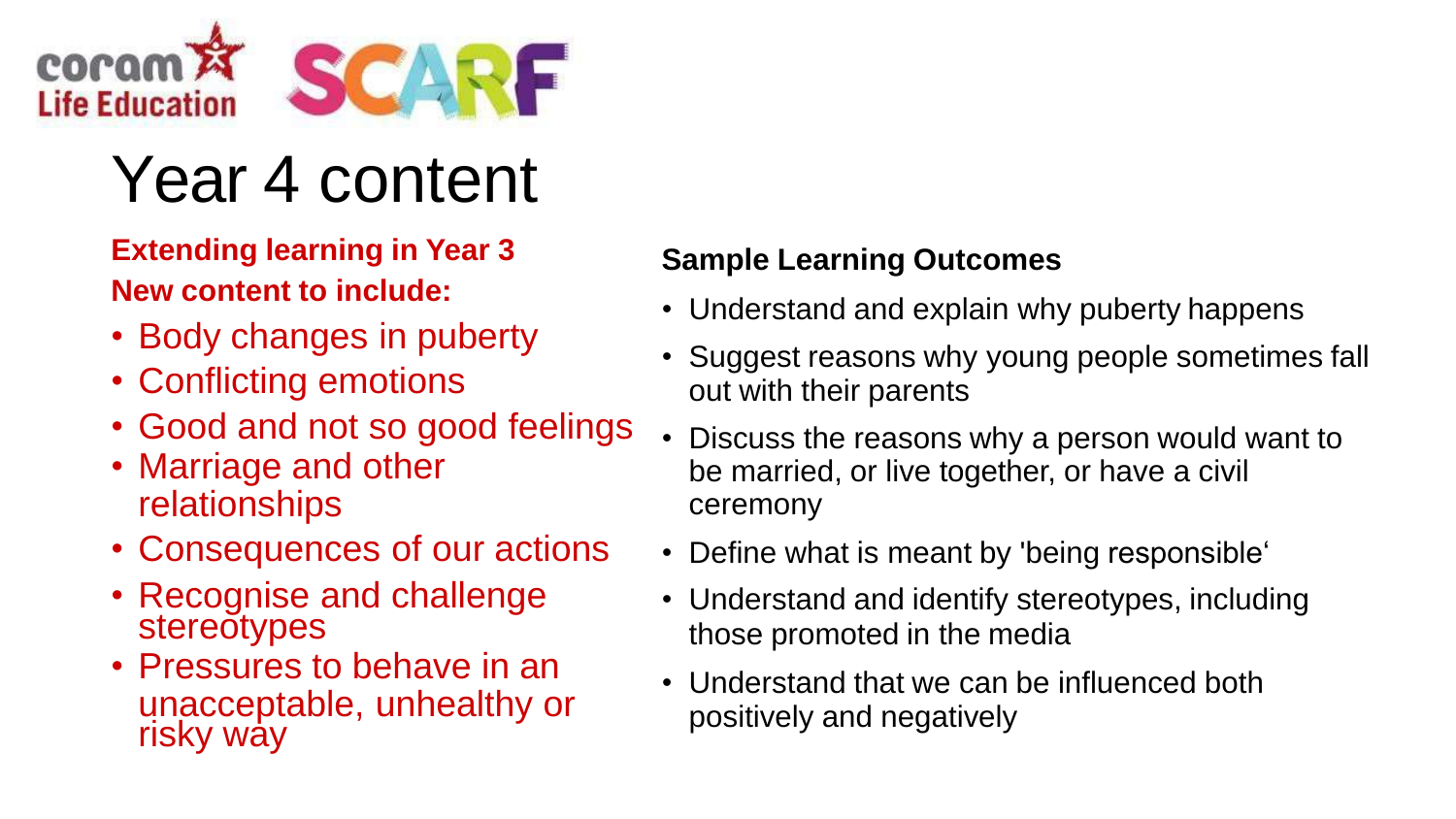

# Year 5 content

#### **Extending learning in Year 4 New content to include:**

- Body changes and feelings during puberty
- Changing feelings and the effect on those we live with
- Unhealthy relationships
- Risky behaviour
- Using social media safely
- Types of bullying including homophobic
- Keeping personal information private online

- Identify some products that they may need during puberty and why
- Recognise some of the feelings associated with feeling excluded or 'left out'
- Identify what things make a relationship unhealthy
- Explore and share their views about decision making when faced with a risky situation
- Recognise that people aren't always who they say they are online
- Recognise that some people can get bullied because of the way they express their gender
- Know how to protect personal information online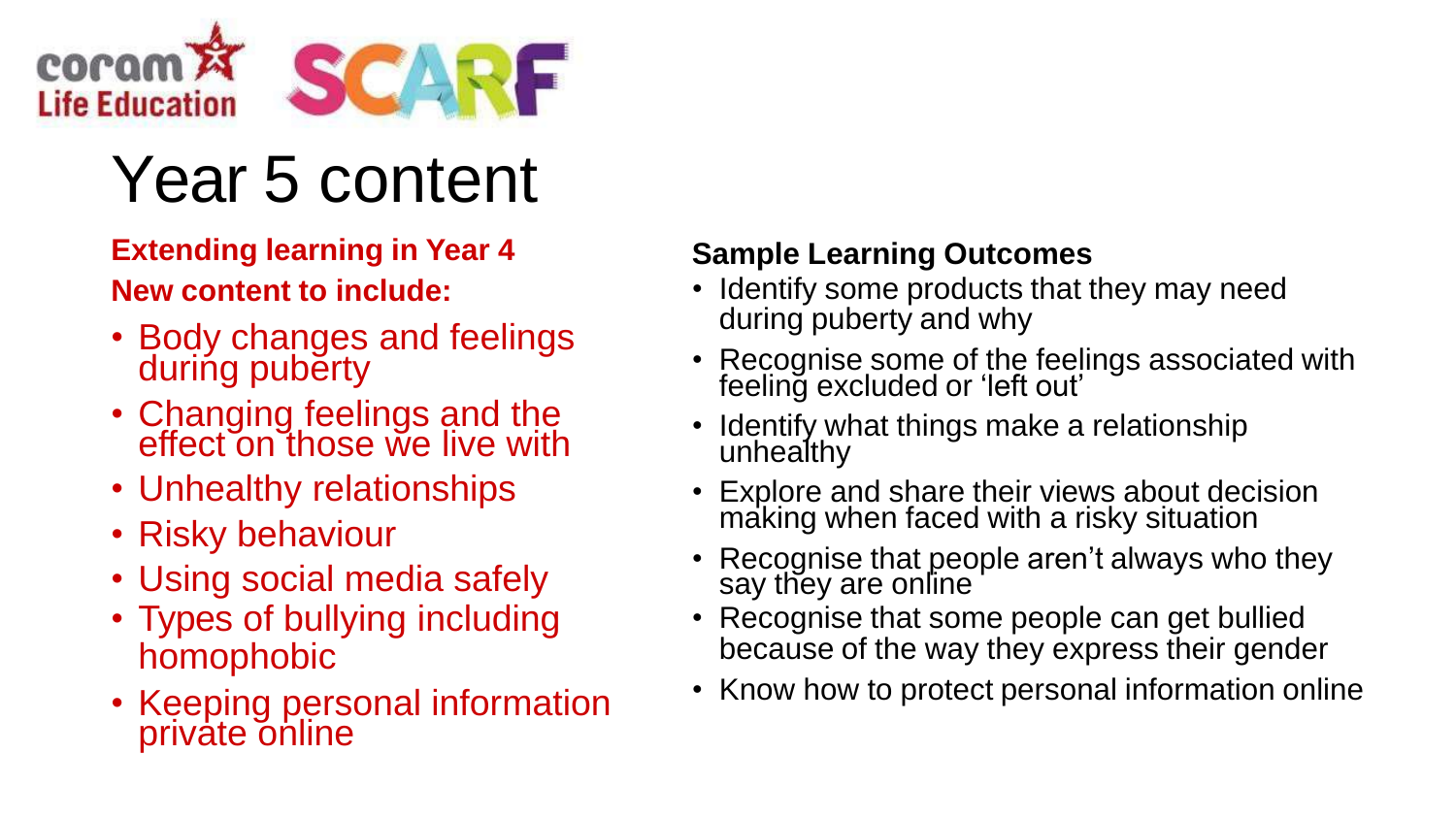

# Year 6 content

### **Extending learning in Year 5 New content to include:**

- Body image
- Sharing images online
- Forced marriage
- Conception, reproduction & birth
- HIV

- Recognise that photos can be changed to match society's view of perfect
- Explore the risks of sharing photos and films of themselves with other people directly or online
- Describe ways in which people show their commitment to each other
- Know a variety of ways in which the sperm can fertilise the egg to create a baby
- Explain how HIV affects the body's immune system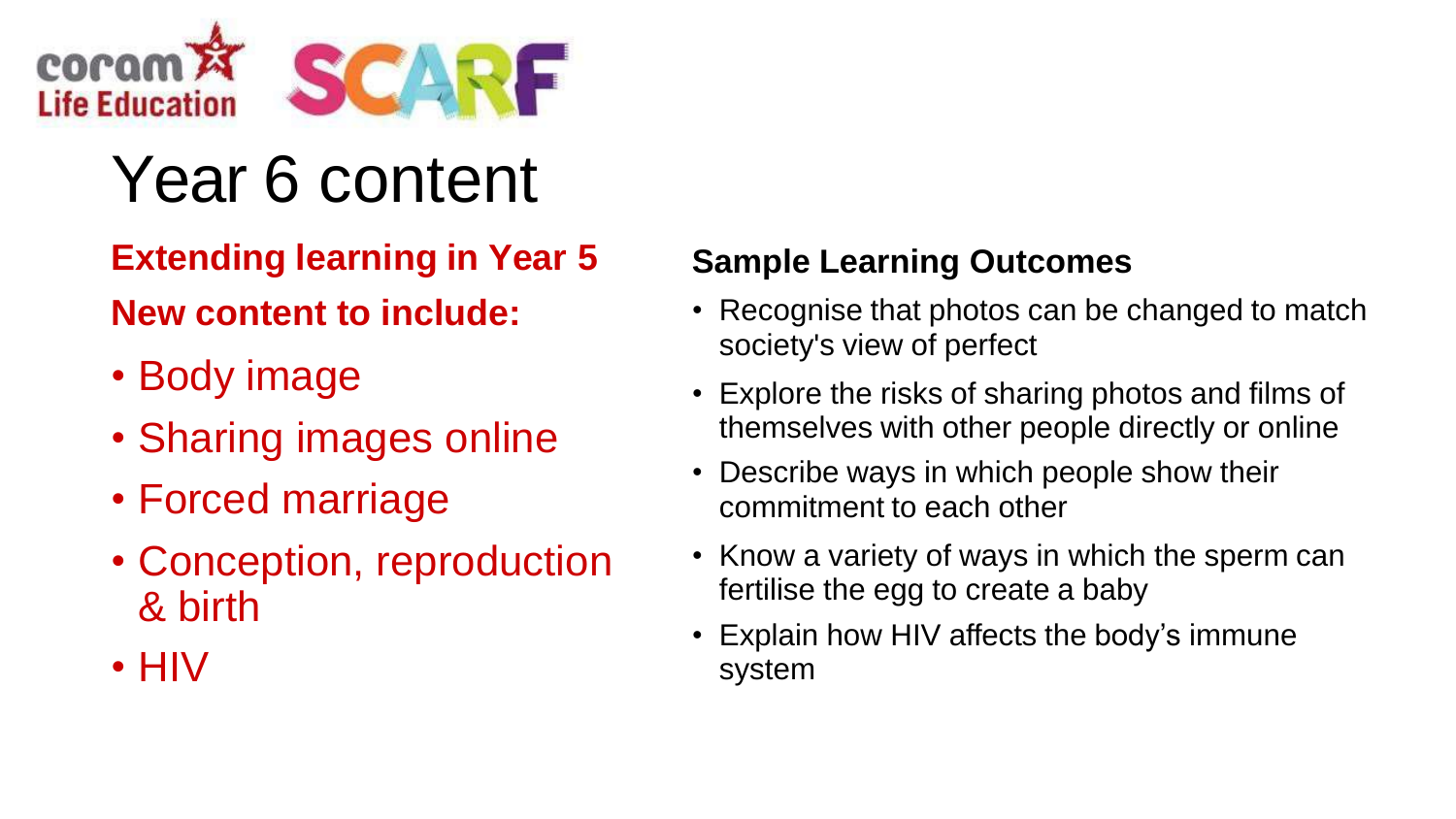

### Parent experience…

*"I have a son in Year 5 and he came home from the Relationships Education session filled with facts and figures and information about the day.*

*He was very happy to share with me and talk to me using all the correct words without any embarrassment and, which tells me it was delivered to him in a very appropriate way."*

Parent feedback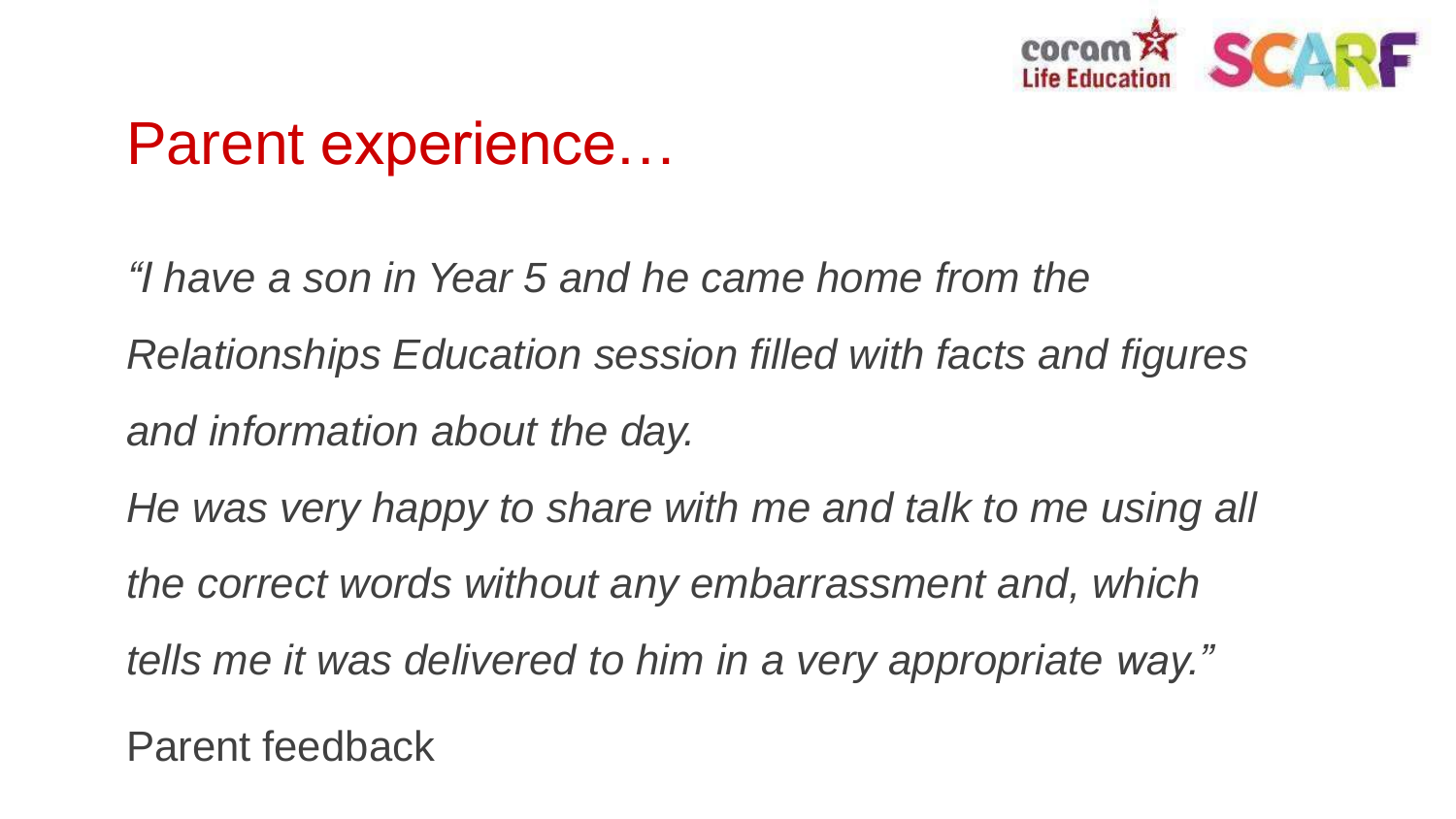

### Our role as parents



Parents (and carers) are the **prime educators**  for children on …these matters. Schools complement and reinforce this role…building on what pupils learn at home... (DfE RSHE Guidance)

Use the resources overleaf to support you in supporting your child/ren and continue these important conversations at home...